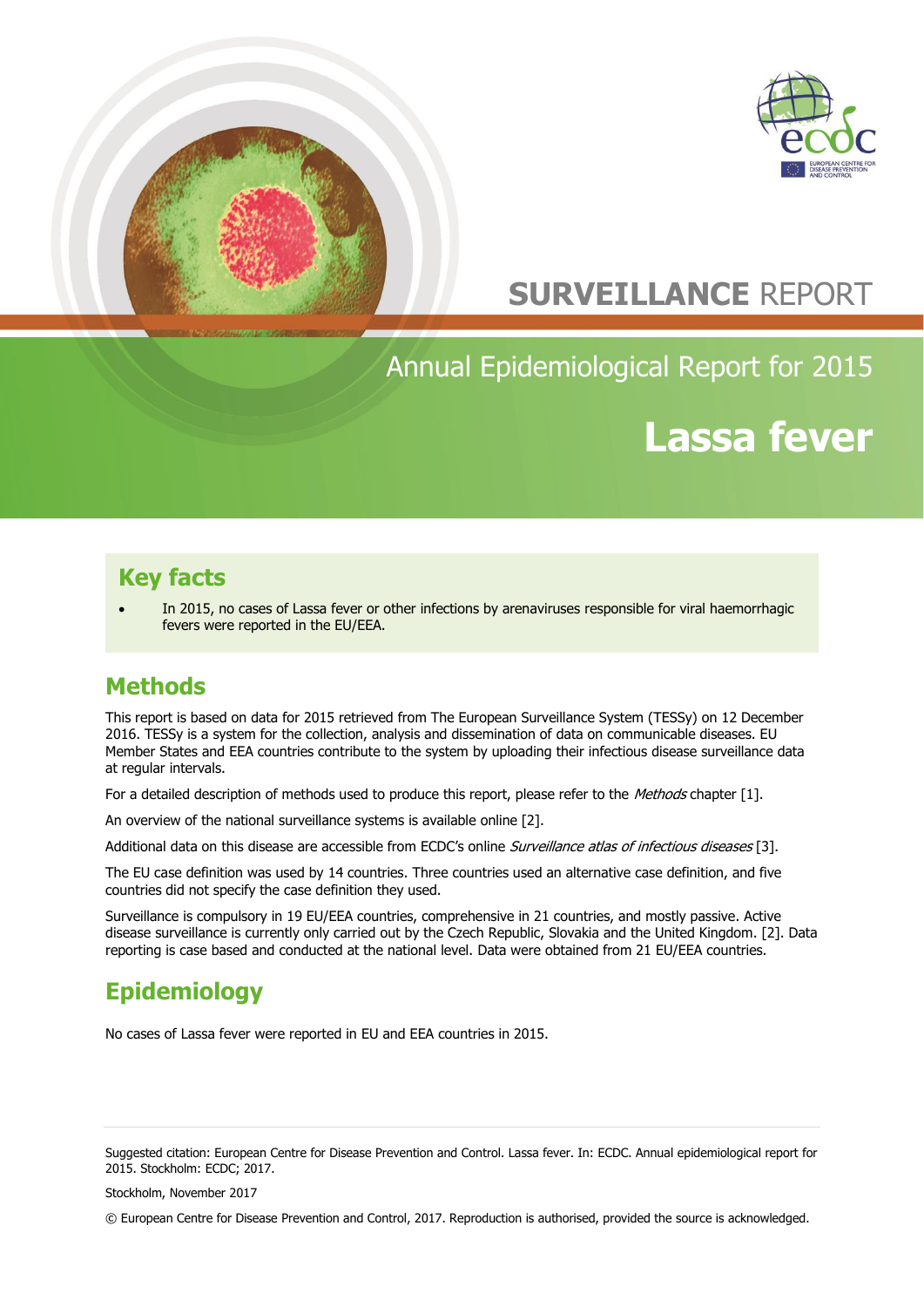### **Discussion**

Lassa fever is an acute viral illness that occurs in West Africa, mainly in Nigeria, Sierra Leone, Liberia and Guinea. A few cases were also reported in Cote d'Ivoire, Ghana and Benin. The viral aetiology of the disease was identified in 1969. The name refers to the town of Lassa, Nigeria, where the disease was first described. The reservoir of Lassa virus is a rodent known as the multimammate rat (Mastomys natalensis). Several other rodent-borne arenaviruses infecting humans (e.g. Junin, Machupo, Guanarito) circulate in South America [4].

Humans become infected through contact with the excreta of infected rodents. While about 80% of the infected people are asymptomatic or have mild symptoms, the remaining patients develop severe multi-system disease, and up to 15% of the hospitalised cases may die. A higher mortality rate is reported in pregnant women in the third trimester of pregnancy. Lassa fever is also associated with occasional epidemics, including nosocomial outbreaks, during which the case–fatality rate can reach 50%. Early treatment with the antiviral drug ribavirin is effective, and infection can be prevented by practising good hygiene.

Several studies estimate that between 100 000 and 300 000 Lassa fever cases with about 5 000 deaths occur each year [5]. From November 2015 to March 2016, West Africa faced a large seasonal outbreak in Benin, Liberia, Nigeria, and Togo, with more than 300 cases and 167 deaths [6].

In May 2015, the USA notified a fatal Lassa fever case in a traveller from Liberia to the United States. This case was the sixth known occurrence of Lassa fever in a traveller returning to the United States since 1969 [7].

In 2009, the United Kingdom reported two cases, one imported from Mali and one from Nigeria [8,9].

## **Public health implications**

Primary transmission of the Lassa virus from its host to humans can be prevented by avoiding contact with Mastomys rodents, especially in regions where outbreaks occur [2]. The virus can also be transmitted by contact (e.g. through bodily fluids), so healthcare workers performing invasive procedures on a case are at an increased risk.